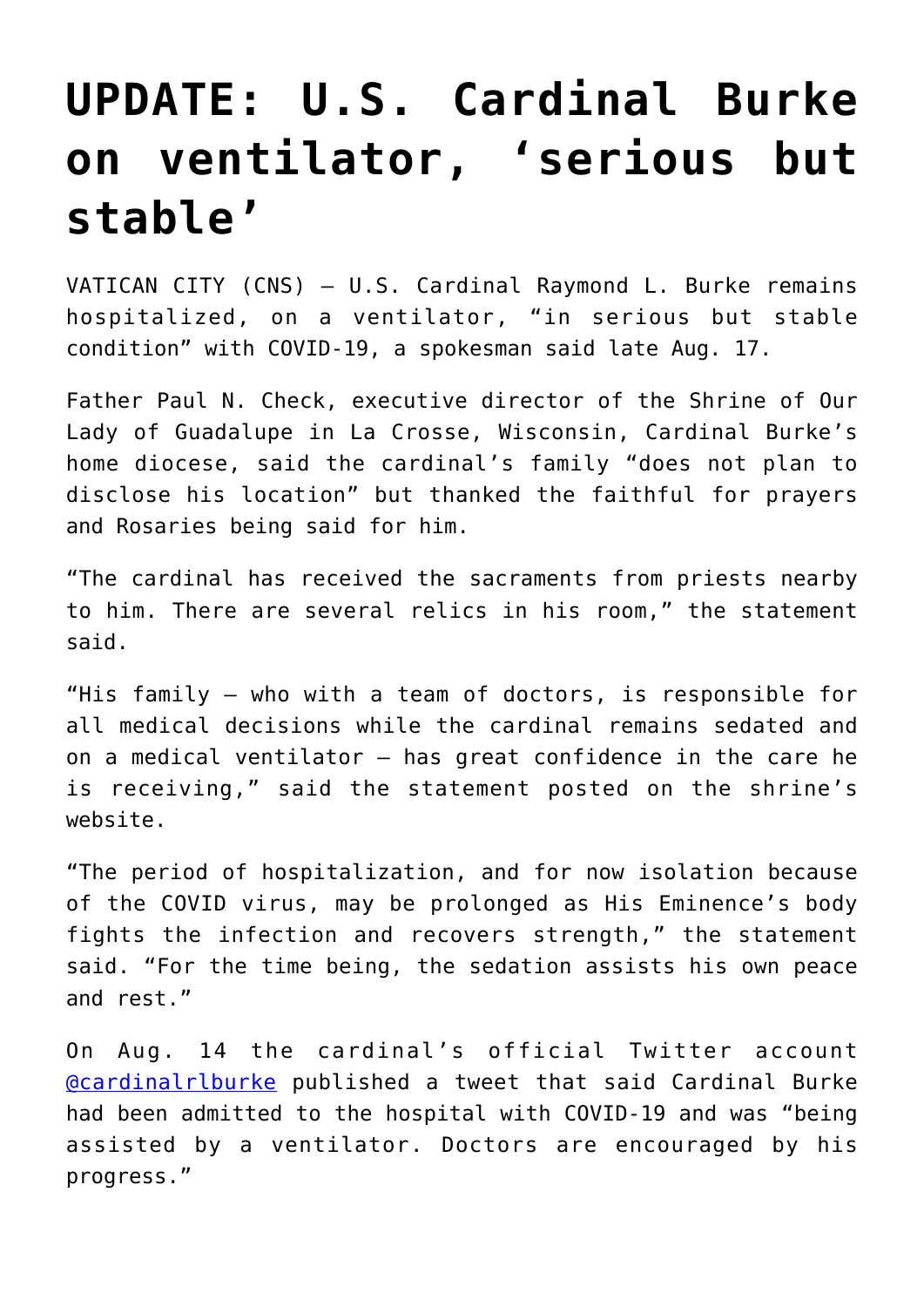The tweet said the cardinal had "faithfully prayed the rosary for those suffering from the virus. On this vigil of the Assumption, let us now pray the rosary for him."

The cardinal had first tweeted Aug. 10: "Praised be Jesus Christ! I wish to inform you that I have recently tested positive for the COVID-19 virus. Thanks be to God, I am resting comfortably and receiving excellent medical care. Please pray for me as I begin my recovery. Let us trust in Divine Providence. God bless you."

The cardinal has not made it public knowledge on whether he was vaccinated for the 2019 novel coronavirus.

The Vatican had started offering all Vatican residents, retirees and employees the vaccine developed by Pfizer and BioNTech mid-January 2021. The 73-year-old cardinal was eligible for the vaccine as a member of the College of Cardinals and a member of the Apostolic Signatura, which he led as prefect from 2008 until his resignation in 2014.

Pope Francis, who received the vaccine as soon as it was available along with retired Pope Benedict XVI, said people have a moral obligation to be vaccinated as soon as possible "because it is about your life but also the lives of others."

Before the vaccines had been made available to the public, Cardinal Burke had voiced some concerns during a May 2020 talk to the Rome Life Forum about the impact of the international health crisis, particularly on people's access to the sacraments.

His concerns included:

— The belief there was "a certain movement to insist that now everyone must be vaccinated against the coronavirus COVID-19 and even that a kind of microchip needs to be placed under the skin of every person, so that at any moment he or she can be controlled by the state regarding health and about other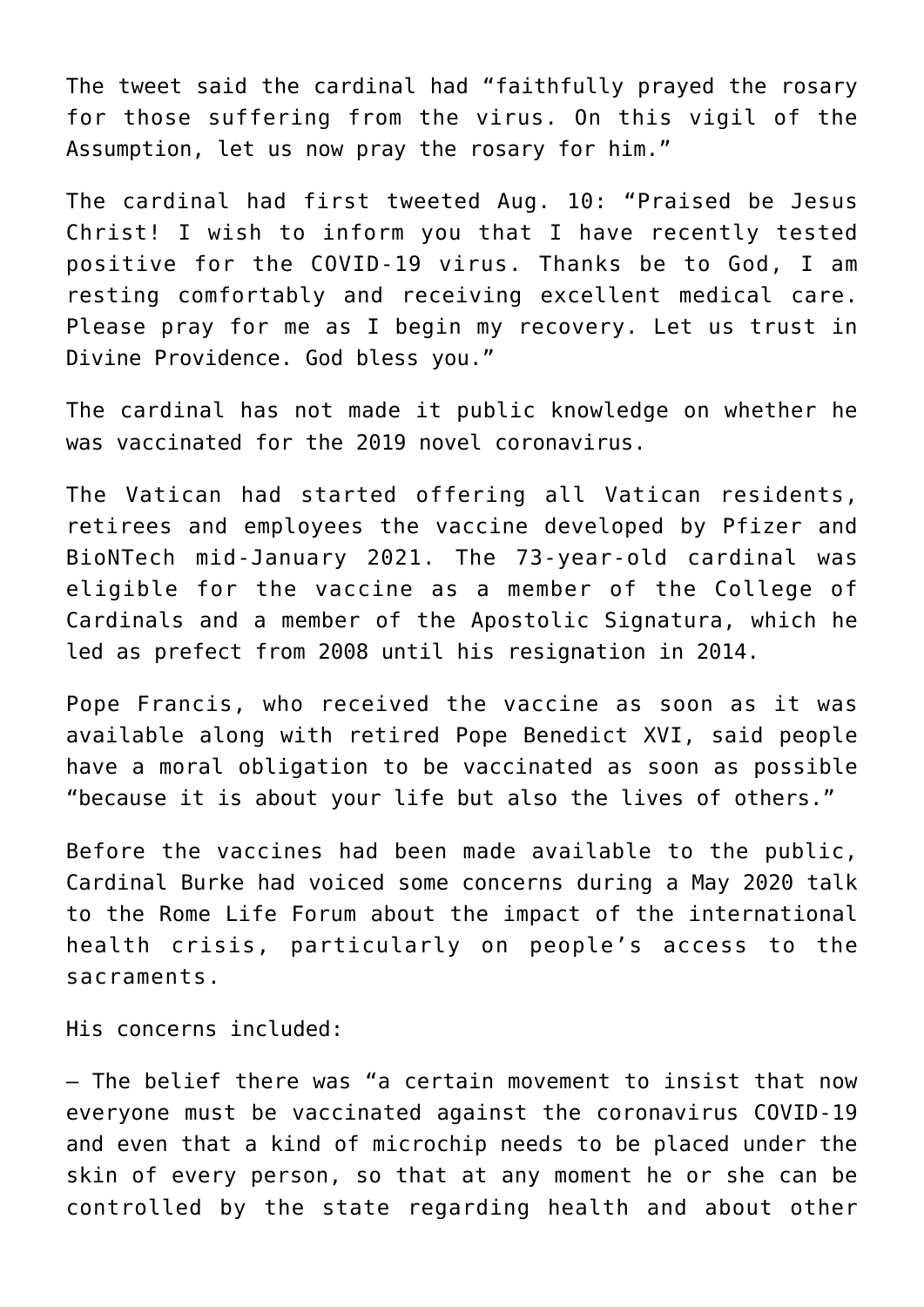matters which we can only imagine."

— That it is "never morally justified to develop a vaccine through the use of the cell lines of aborted fetuses. The thought of the introduction of such a vaccine into one's body is rightly abhorrent."

— "Vaccination itself cannot be imposed, in a totalitarian manner, on citizens."

He said, "while the state can provide reasonable regulations for the safeguarding of health, it is not the ultimate provider of health. God is," and it would be God who offers "the direction and strength to take whatever human measures are required to protect ourselves, according to the demands of right reason and of the moral law."

The Vatican Congregation for the Doctrine of the Faith published a note Dec. 21, 2020, reiterating church teaching that when alternative vaccines are not available, it is morally acceptable to receive vaccines developed or tested using cell lines originating from aborted fetuses, in this case, including COVID-19 vaccines.

However, "both pharmaceutical companies and governmental health agencies are therefore encouraged to produce, approve, distribute and offer ethically acceptable vaccines that do not create problems of conscience for either health care providers or the people to be vaccinated," it added. The Pfizer and Moderna vaccines did not use abortion-derived cell lines in developing or producing their vaccines, but they did in lab testing.

In a March 21, 2021, post, "Combat against the Coronavirus, COVID-19," on his website [cardinalburke.com,](http://cardinalburke.com) the cardinal encouraged people to avoid close contact with others, particularly through group gatherings, disinfect surfaces and quarantine when testing positive.